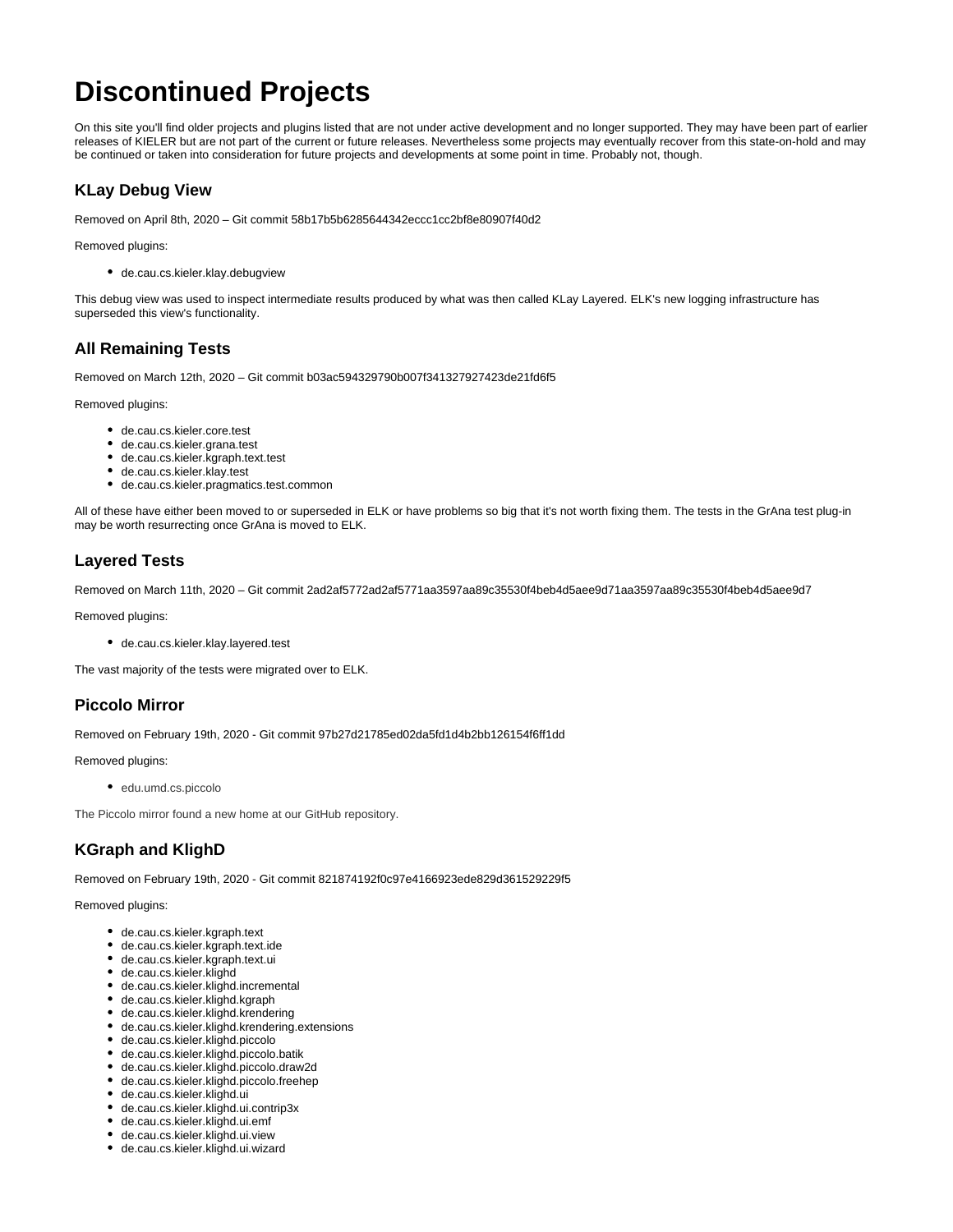- de.cau.cs.kieler.kgraph.feature
- de.cau.cs.kieler.klighd.batik.feature
- de.cau.cs.kieler.klighd.draw2d.feature
- de.cau.cs.kieler.klighd.feature.feature
- de.cau.cs.kieler.klighd.freehep.feature
- de.cau.cs.kieler.klighd.legacy.feature
- de.cau.cs.kieler.klighd.sdk.feature
- de.cau.cs.kieler.klighd.view.feature
- de.cau.cs.kieler.klighd.kgx
- de.cau.cs.kieler.klighd.offscreen.application
- de.cau.cs.kieler.klighd.test
- de.cau.cs.kieler.klighd.piccolo.test
- de.cau.cs.kieler.kgraph.text.tests

The KlighD found a new home at our GitHub repository.

#### **Kaot, kgtee, moml, sccharts Formats**

Removed on February 19th, 2020 - Git commit 2a25cf346367fc7068c37e157381292a730f3a5c

Removed plugins:

- de.cau.cs.kieler.formats.kaot
- de.cau.cs.kieler.formats.kgtee
- de.cau.cs.kieler.formats.moml
- de.cau.cs.kieler.formats.sccharts

#### **Graphs Hierarchical Views**

Removed on February 19th, 2020 - Git commit 5cde818fcdd105e0b69726d5bc43b51ac7b9c9c2

Removed plugins:

de.cau.cs.kieler.graphs.hierarchycalViews

## **Kiml libavoid and adaptergrams**

Removed on February 19th, 2020 - Git commit 7e0c83082e5b020d50022ac7a43bdfe43d074e47, 4c7ba83a26686fbaf778f2b859444cf4a9484ffc

Removed plugins:

- de.cau.cs.kieler.kiml.libavoid
- de.cau.cs.kieler.kiml.libavoid.feature
- de.cau.cs.kieler.kiml.adaptergrams
- de.cau.cs.kieler.kiml.adaptergrams.feature

#### **Ptolemy Attachment Evaluation**

Removed on February 19th, 2020 - Git commit 362a7deea8ff28252fd0eb0c8b37c56c4ce4e7dc

Removed plugins:

de.cau.cs.kieler.ptolemy.attachmenteval

# **KWebS**

Removed on February 19th, 2020 - Git commit 253f021827b2be3132206b04a7db76f3dd03a6bd

Removed plugins:

- de.cau.cs.kieler.kwebs.server
- de.cau.cs.kieler.kwebs.server.feature

#### **KIELER Ptolemy Browser**

Removed on April 16th, 2019 - Git commit 09ac86dc9033ada710dd9b02a2498cbce36d2dd4

Removed plugins:

- de.cau.cs.kieler.ptolemy.klighd
- de.cau.cs.kieler.ptolemy.rcp
- de.cau.cs.kieler.ptolemy.rcp.repository
- de.cau.cs.kieler.ptview.feature

The KIELER Ptolemy Browser found a new home at our GitHub repository.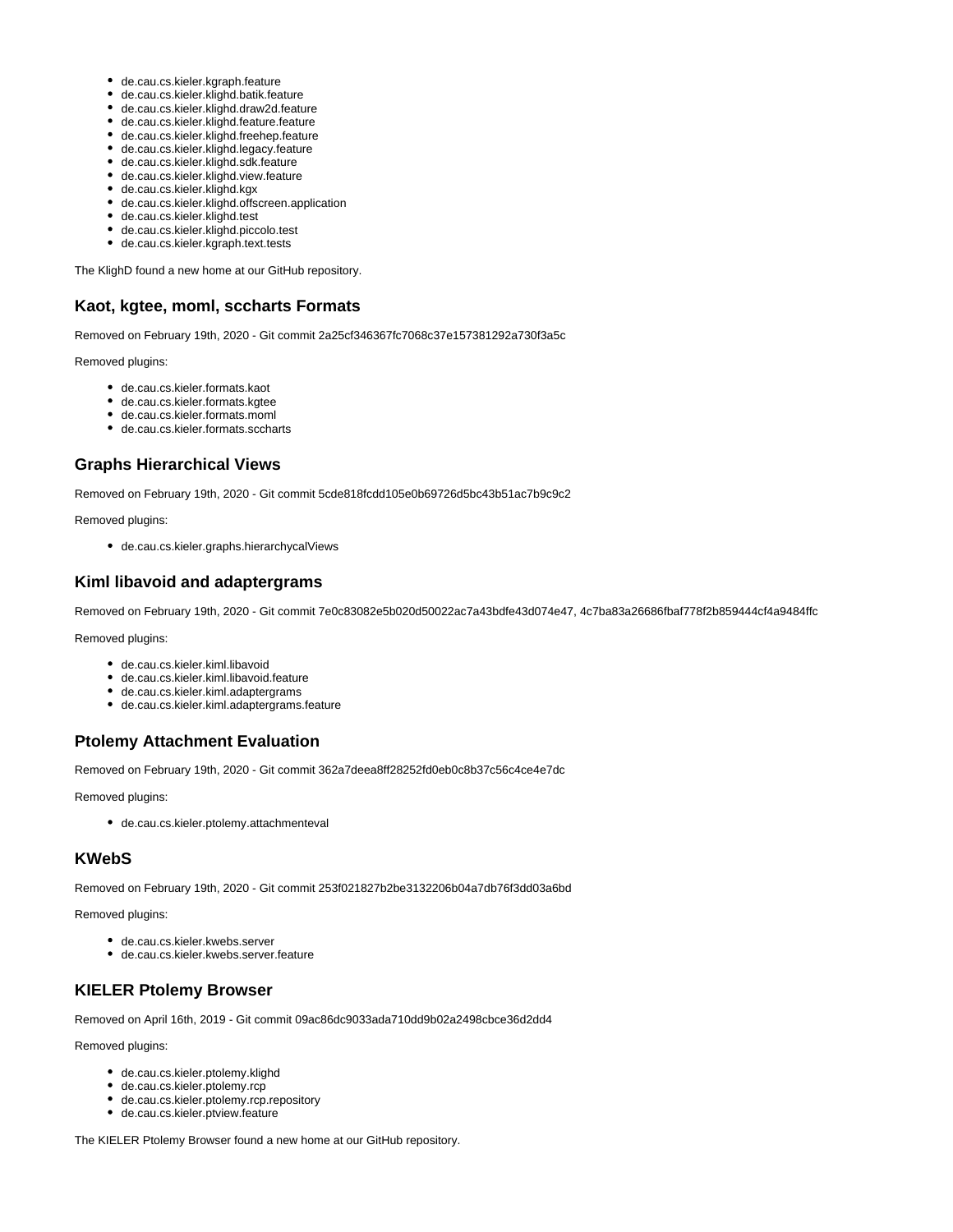#### **KLay Planar**

Removed on March 2nd, 2018 - Git commit 342feeeb3258efadc0248ef3f428ebeecf4a6728

Removed plugins:

de.cau.cs.kieler.klay.planar

[KLay Planar:](https://rtsys.informatik.uni-kiel.de/confluence/display/KIELER/KLay+Planar) KLay's own implementation of the topology-shape-metrics approach.

# **KLay Libraries**

Removed on March 2nd, 2018 - Git commit 33ddde1723dc0559cc641c49fe980436bd984189

Removed plugins:

de.cau.cs.kieler.klay.libraries

We used to bundle a pure Java library out of our own layout algorithms. Nowadays we recommend to use the ELK plugins published to Maven Central.

# **KIELER Editor for Graphs (KEG) – (2nd time)**

Removed on March 2nd, 2018 - Git commit 3820795f01dc2e16817dfba8cbefd7a049ae8f96

Removed plugins:

- de.cau.cs.kieler.keg
- de.cau.cs.kieler.keg.diagram

Note that the plugins have been removed once before in 2013, see below.

# **UML Sequence Diagram Editor**

Removed on March 1st, 2018 - Git commit 31da82bf9752661a65fd4461ddfa36400b8c9a6f

Removed plugins:

- de.cau.cs.kieler.uml.sequence.klighd
- de.cau.cs.kieler.uml.sequence.text
- de.cau.cs.kieler.uml.sequence.text.ui

# **Grana Headless**

Removed on January 19th, 2017 - Git commit 5c35706b6e34478289633941327d5c355f0e16f4

Removed plugins:

de.cau.cs.kieler.kiml.grana.headless

# **KLighD Examples**

Removed on December 12th, 2016 - Git commit 4b0d19911f7c758a8c22e7dde5bcdfcdf198b55c

Removed plugins:

de.cau.cs.kieler.klighd.examples

#### **Structure-Based Editing**

Removed on February 26th, 2016 - Git commit 7d05418a5311335e74d00bf2abcf95368321429e

Removed plugins:

- de.cau.cs.kieler.ksbase
- de.cau.cs.kieler.ksbase.ui

# **LPSolve Integration**

Removed on February 2nd, 2016 - Git commit 3eef959644173c7e96858e37ab2e2b5935c7046d

- net.sourceforge.lpsolve
- net.sourceforge.lpsolve.linux.x86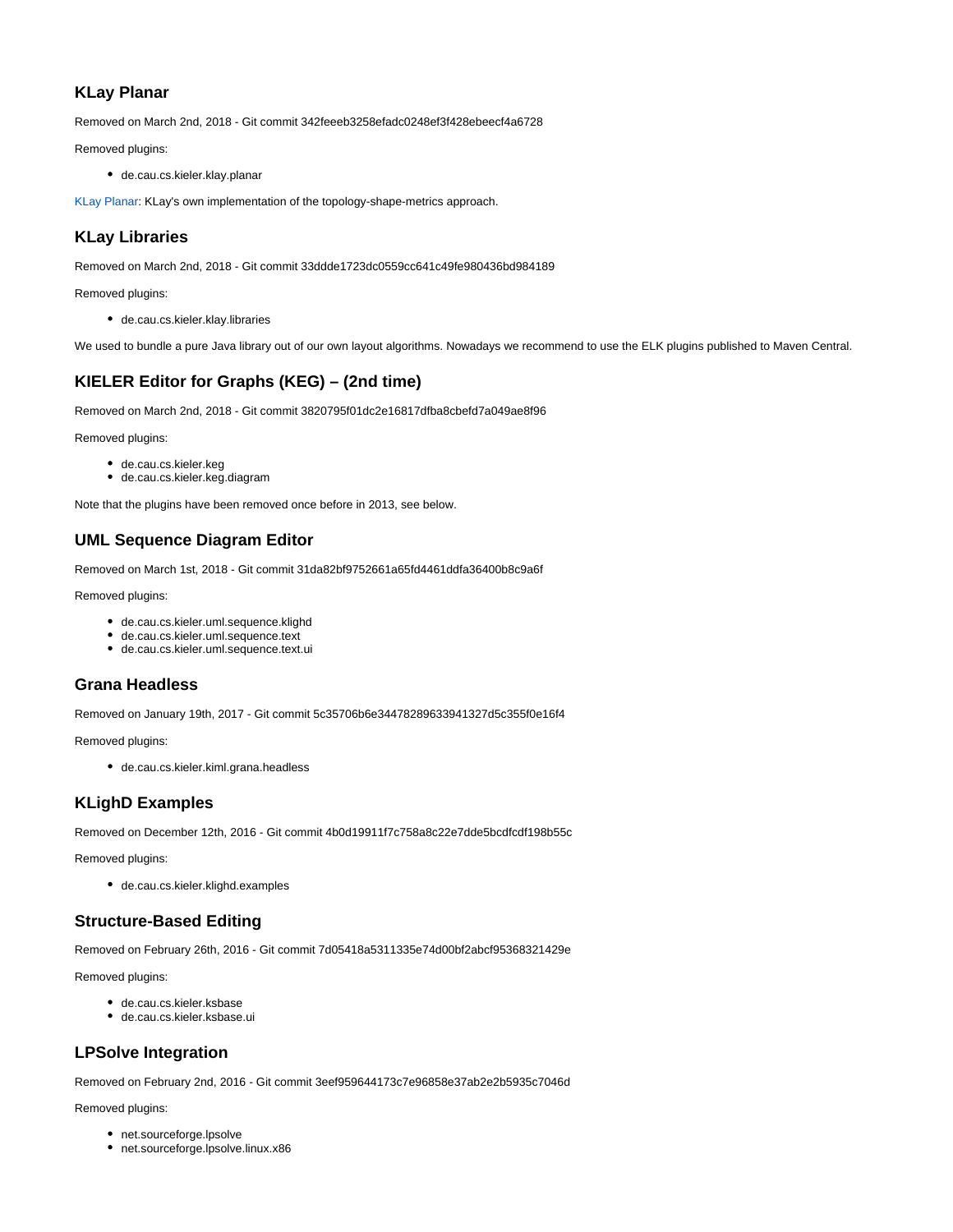- net.sourceforge.lpsolve.linux.x86\_64
- net.sourceforge.lpsolve.macosx.x86
- net.sourceforge.lpsolve.win32.x86
- net.sourceforge.lpsolve.win32.x86\_64

## **KIML Evolutionary Layout**

Removed on February 2nd, 2016 - Git commit f3da60ad61d7e1fca78fe11c3e8564af87659a14

Removed plugins:

- de.cau.cs.kieler.kiml.evol
- de.cau.cs.kieler.kiml.smart

#### **Damos**

Removed on February 2nd, 2016 - Git commit 077a25118ac409781aac93adeaa26ce2bdb87e54

Removed plugins:

de.cau.cs.kieler.damos

#### **KLighD Incremental**

Removed on February 2nd, 2016 - Git commit 543cd0af5c7ad8fba70198c426287828f220019b

Removed plugins:

de.cau.cs.kieler.klighd.incremental

## **KLighDning**

Removed on May 22nd, 2015 - Git commit 11d56a69cea0da6c1d58334c4a94fcc11983f35b

Removed plugins:

- de.cau.cs.kieler.klighdning
- de.cau.cs.kieler.klighdning.feature
- de.cau.cs.kieler.klighdning.repository

#### **KIELER Core**

Removed on December 13th, 2013

Removed plugins:

- de.cau.cs.kieler.core.mode.graphiti Git commit 7ca04c5af7f1488bb42cbc8cfe40d27ca64ca1e7
- de.cau.cs.kieler.kspace.gmf Git commit e19b732535d18e735d8219a12343cf58df1ee3b1

Removed on September 14th, 2017

Removed plugins:

- de.cau.cs.kieler.core.kivi Git commit b89c5da05a8c938371bd3627d8a1549012f76d1b
- de.cau.cs.kieler.klighd.kivi Git commit b89c5da05a8c938371bd3627d8a1549012f76d1b
- de.cau.cs.kieler.core.kgraph Git commit b89c5da05a8c938371bd3627d8a1549012f76d1b
- de.cau.cs.kieler.core.kgraph.text Git commit b89c5da05a8c938371bd3627d8a1549012f76d1b
- de.cau.cs.kieler.core.kgraph.text.ui Git commit b89c5da05a8c938371bd3627d8a1549012f76d1b

The core.kraph plugins contain the legacy kgraph from before the ELK migration. If a converter should be attempted to be implemented, this is the commit to find the data.

# **KWebS Client for Eclipse**

Removed on November 26th, 2013 - Git commit [7d86838772e939656a0265dcdaeccaf89b92f9a3](http://rtsys.informatik.uni-kiel.de/fisheye/changelog/kieler-pragmatics?cs=7d86838772e939656a0265dcdaeccaf89b92f9a3)

Removed plugins:

- de.cau.cs.kieler.kwebs
- de.cau.cs.kieler.kwebs.client

# **KLay Layered: One-Pass Compound Graph Layout**

Removed on October 24th, 2013 - Git commit [668bd2f2ff56ca8f16f163e32514d0e238c6a8fc](http://rtsys.informatik.uni-kiel.de/fisheye/changelog/kieler-pragmatics?cs=668bd2f2ff56ca8f16f163e32514d0e238c6a8fc)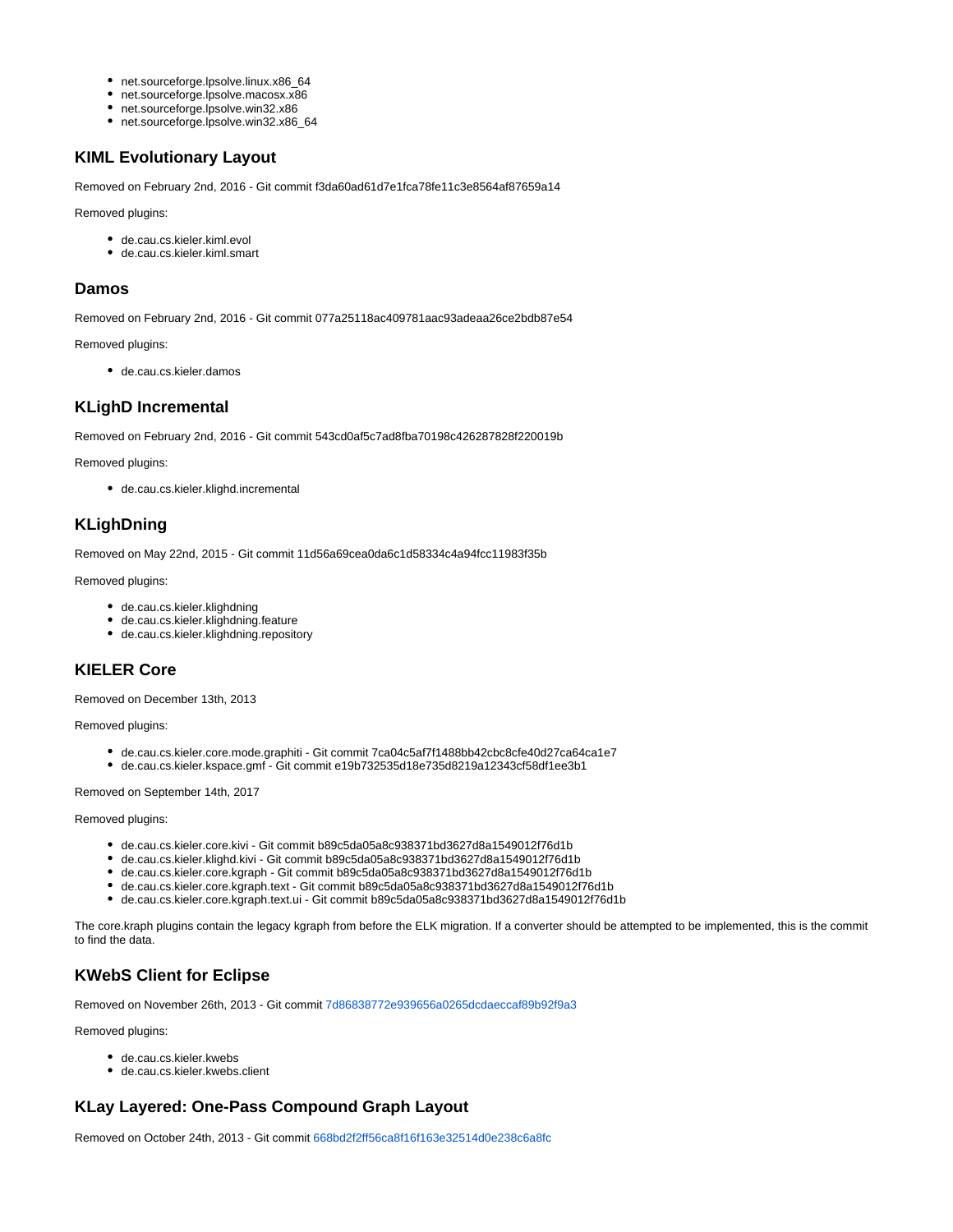# **KIELER Editor for Graphs (KEG)**

Removed on July 11th, 2013 - Git commit [4386d151802b63a76e4a4ac6b0890655a3ce186a](http://rtsys.informatik.uni-kiel.de/fisheye/changelog/kieler-pragmatics?cs=4386d151802b63a76e4a4ac6b0890655a3ce186a)

Removed plugins:

- de.cau.cs.kieler.core.kgraph.edit
- de.cau.cs.kieler.keg
- de.cau.cs.kieler.keg.diagram
- de.cau.cs.kieler.keg.diagram.custom
- de.cau.cs.kieler.keg.edit

## **jETI Support for KWebS**

Removed on July 11th, 2013 - Git commit [9c65ca33334c112486791c5e09de5642820d00ee](http://rtsys.informatik.uni-kiel.de/fisheye/changelog/kieler-pragmatics?cs=9c65ca33334c112486791c5e09de5642820d00ee)

Removed plugins:

- de.cau.cs.kieler.kwebs.client.jeti
- de.unido.ls5.eti.client
- de.unido.ls5.eti.common
- de.unido.ls5.eti.connector.sepp
- de.unido.ls5.eti.sps.apis
- de.unido.ls5.eti.toolserver

# **KIELER Visualization of Data (KViD)**

Removed on July 10th, 2013 - Git commit [12838f4391da7b3baf907735074181a510c94a22](http://rtsys.informatik.uni-kiel.de/fisheye/changelog/kieler-semantics?cs=12838f4391da7b3baf907735074181a510c94a22)

Removed plugins:

- de.cau.cs.kieler.kvid
- de.cau.cs.kieler.kvid.ui
- de.tu\_berlin.cs.tfs.muvitorkit

#### **KIELER Actor Oriented Modeling (KAOM)**

Removed on July 9th, 2013 - Git commit [7745f0f73600c5e992181a1c16e9b2c3a973e340](http://rtsys.informatik.uni-kiel.de/fisheye/changelog/kieler-pragmatics?cs=7745f0f73600c5e992181a1c16e9b2c3a973e340)

Removed plugins:

- de.cau.cs.kieler.kaom
- de.cau.cs.kieler.kaom.custom
- de.cau.cs.kieler.kaom.diagram
- de.cau.cs.kieler.kaom.diagram.custom
- de.cau.cs.kieler.kaom.edit
- de.cau.cs.kieler.kaom.examples
- de.cau.cs.kieler.kaom.examples.ptolemy
- de.cau.cs.kieler.kaom.graphiti
- de.cau.cs.kieler.kaom.importer.ptolemy
- de.cau.cs.kieler.kaom.karma.ptolemy
- de.cau.cs.kieler.kaom.klighd.ptolemy
- de.cau.cs.kieler.kaom.ksbase.ptolemy
- de.cau.cs.kieler.kaom.text de.cau.cs.kieler.kaom.text.ui

# **KLay Rail**

Removed on June 28th, 2012 - Git commit [933ecd13beed566d74adc95c08b0381484ad7a26](http://rtsys.informatik.uni-kiel.de/fisheye/changelog/kieler?cs=933ecd13beed566d74adc95c08b0381484ad7a26)

Removed plugins:

de.cau.cs.kieler.klay.rail

# **SyncChart - SC - S Graveyard**

Removed on May 23rd, 2012 - Git commit [76f0e9373f3d6ad631e81fec722338b21bb7815d](http://rtsys.informatik.uni-kiel.de/fisheye/changelog/kieler?cs=76f0e9373f3d6ad631e81fec722338b21bb7815d)

Removed plugins:

- de.cau.cs.kieler.synccharts.s
- de.cau.cs.kieler.s.codegen
- de.cau.cs.kieler.s.sj

Removed on May 30th, 2012 - Git commit [edc8d09d1a353b35ca496e104fff66530f82d123](http://rtsys.informatik.uni-kiel.de/fisheye/changelog/kieler?cs=edc8d09d1a353b35ca496e104fff66530f82d123)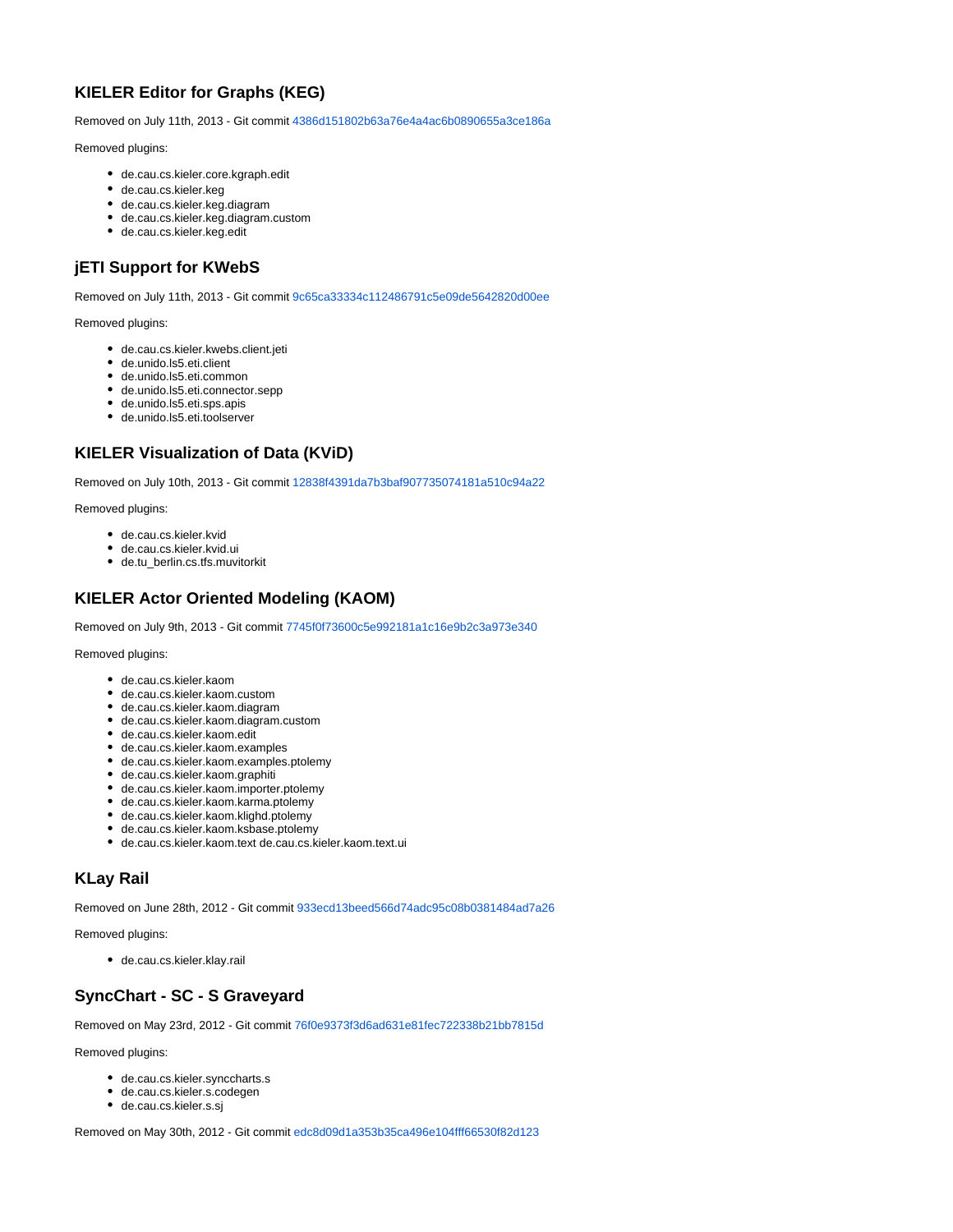Removed plugins:

de.cau.cs.kieler.sj.test

Removed on June 4th, 2012 - Git commit [3ba7aa91ad86727b6b9b5bcd04ddf2768c5cdd56](http://rtsys.informatik.uni-kiel.de/fisheye/changelog/kieler?cs=3ba7aa91ad86727b6b9b5bcd04ddf2768c5cdd56)

Removed plugins:

de.cau.cs.kieler.sim.validator

Removed on June 23th, 2012 - Git commit [39387389a6d2958beae19fc1b194db06fd428cd2](http://rtsys.informatik.uni-kiel.de/fisheye/changelog/kieler?cs=39387389a6d2958beae19fc1b194db06fd428cd2)

Removed plugins:

- de.cau.cs.kieler.sim.trace
- de.cau.cs.kieler.sim.kiem.automated
- de.cau.cs.kieler.sim.kiem.automated.ui

# **KIELER Layout of Data Flow Diagrams (KLoDD)**

Removed on January 26th, 2012 - Git commit [5e866f77221b5d565bca27eb735349f3207da540](http://rtsys.informatik.uni-kiel.de/fisheye/changelog/kieler?cs=5e866f77221b5d565bca27eb735349f3207da540)

Removed plugins:

- de.cau.cs.kieler.klodd.hierarchical
- de.cau.cs.kieler.klodd.ui

## **OGDF Library via JNI**

Removed on April 23rd, 2011 - SVN revision 10482

Removed plugins:

- net.ogdf.lib
- net.ogdf.lib.linux.x86
- net.ogdf.lib.linux.x86\_64
- net.ogdf.lib.macosx.x86
- net.ogdf.lib.macosx.x86\_64
- net.ogdf.lib.solaris.sparc
- net.ogdf.lib.win32.x86

# **Kiel Reactive Processors (KReP)**

Removed on April 23rd, 2011 - SVN revision 10479

- de.cau.cs.kieler.krep.compiler
- de.cau.cs.kieler.krep.compiler.strl2kasm.linux.x86
- de.cau.cs.kieler.krep.compiler.strl2kasm.linux.x86\_64
- de.cau.cs.kieler.krep.compiler.strl2kasm.macosx.x86
- de.cau.cs.kieler.krep.compiler.strl2kasm.macosx.x86\_64
- de.cau.cs.kieler.krep.compiler.strl2kasm.solaris.sparc
- de.cau.cs.kieler.krep.compiler.strl2kasm.win32.x86
- de.cau.cs.kieler.krep.editors.klp
- de.cau.cs.kieler.krep.editors.klp.ui
- de.cau.cs.kieler.krep.editors.rif
- de.cau.cs.kieler.krep.editors.rif.ui
- de.cau.cs.kieler.krep.evalbench.application
- de.cau.cs.kieler.krep.evalbench.base
- de.cau.cs.kieler.krep.evalbench.ui
- de.cau.cs.kieler.krep.help
- de.cau.cs.kieler.krep.proc.kep
- de.cau.cs.kieler.krep.proc.kep.linux.x86
- de.cau.cs.kieler.krep.proc.kep.linux.x86\_64
- de.cau.cs.kieler.krep.proc.kep.macosx.x86
- de.cau.cs.kieler.krep.proc.kep.macosx.x86\_64
- de.cau.cs.kieler.krep.proc.kep.solaris.sparc
- de.cau.cs.kieler.krep.proc.kep.win32.x86
- de.cau.cs.kieler.krep.proc.kep.win32.x86\_64
- de.cau.cs.kieler.krep.proc.klp
- de.cau.cs.kieler.krep.proc.klp.linux.x86
- de.cau.cs.kieler.krep.proc.klp.linux.x86\_64
- de.cau.cs.kieler.krep.proc.klp.macosx.x86
- de.cau.cs.kieler.krep.proc.klp.macosx.x86\_64
- de.cau.cs.kieler.krep.proc.klp.solaris.sparc
- de.cau.cs.kieler.krep.proc.klp.win32.x86